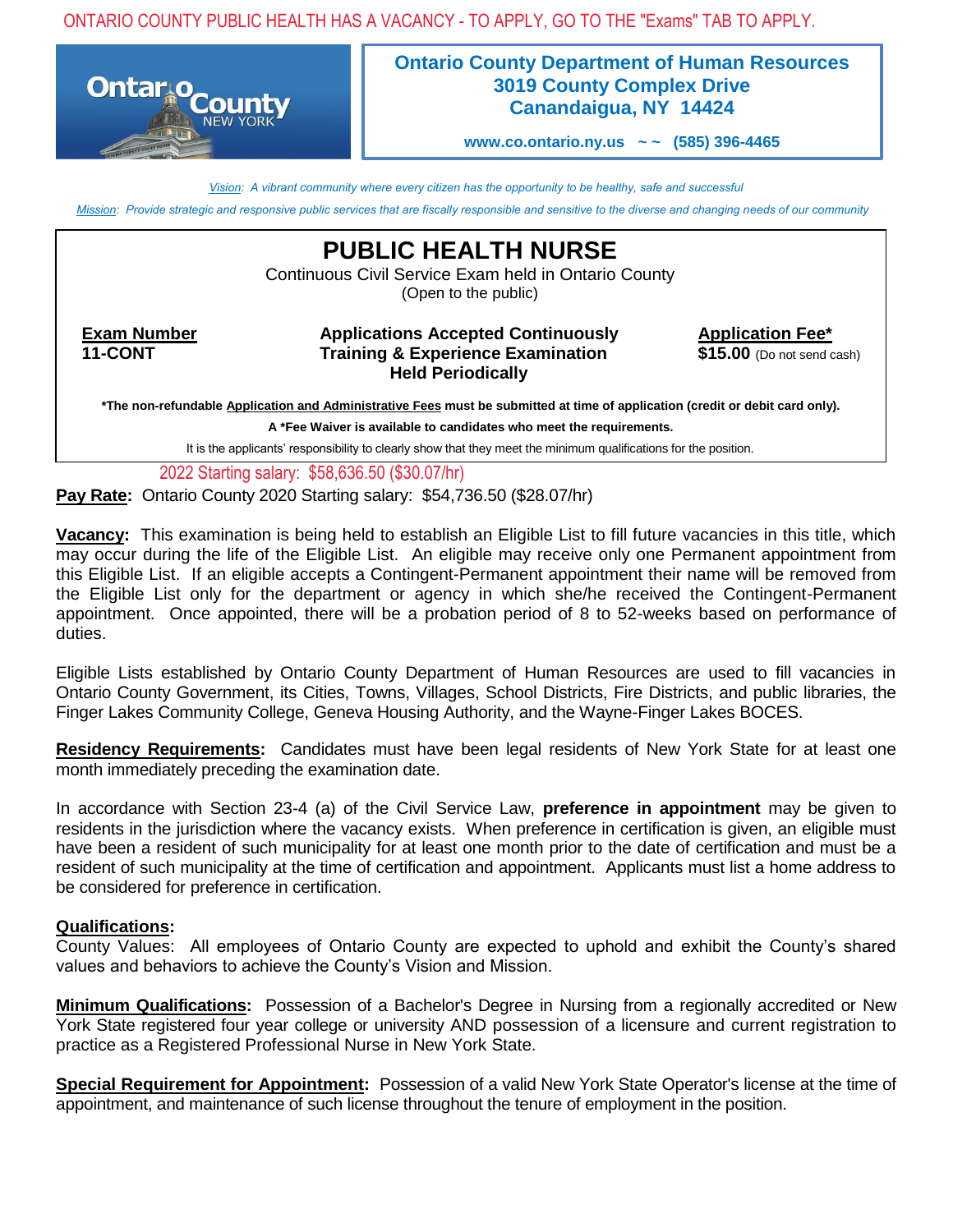## **PUBLIC HEALTH NURSE PAGE 2 EXAM NO. 11-CONT**

**Job Description:** This class requires the performance of public health nursing activities involving responsibility for the assessment of health needs and developing the plan of care for individuals and families. The work is distinguished by the responsibility of the incumbent for initial implementation of nursing care plans and providing nursing care. Work is performed under the supervision of a supervisory level Public Health Nurse. Supervision is exercised over Registered Professional Nurses and staff assigned to carry out the plans of care. The incumbent is also responsible for periodic reevaluation of individual and family nursing needs; does related work as required.

**Controlled Substance Screening:** When you are offered a full-time or part-time, permanent or contingent permanent appointment at Ontario County, you will be required to complete a controlled substances screening prior to employment.

**Background Investigation:** Candidates may be subject to a thorough background investigation to determine suitability for appointment. Applicants may be required to authorize access to educational, employment, criminal history and other records check as part of such investigation. Criminal convictions or other offenses are subject to evaluation and may result in disqualification. Applicants will be required to submit the necessary fees for the fingerprint processing, where required.

**\*\*\*\*\*\*\*\*\*\*\*\*\*\*\*\*\*\*\*\*\*\*\*\*\*\*\*\*\*\*\*\*\*\*\*\*\*\*\*\*\*\*\*\*\*\*\*\*\*\*\*\*\*\*\*\*\*\*\*\*\*\***

**Subjects of Examination:** There will be no written or oral test for this examination. Candidates who meet the minimum qualifications will receive a rating based on an evaluation of their training and experience against the background duties of the position.

You are, therefore, asked to include in your application a summary of all pertinent training and experience in sufficient detail so that your background may be evaluated against the duties of the position.

In your summary of training include all college course work, formal in-service training, and seminars you have attended. You must specify either the number of credits received or the number of contact hours and dates of attendance. Also include a copy of your professional license or documentation indicating eligibility for licensure. Specify the date that your license was first issued.

In summary of experience, you must specify the dates of your employment, the number of hours worked per week, your title, and the main duties for each. Be specific; vagueness and ambiguity will not be resolved in your favor. Candidates who submit incomplete applications or documentation may be disqualified.

Any statements made in either the official application or the supplement may be checked for accuracy. Any candidate who claims credit that he or she did not actually earn may be disqualified from this examination.

\*\*\*\*\*\*\*\*\*\*\*\*\*\*\*\*\*\*\*\*\*\*\*\*\*\*\*\*\*\*\*\*\*\*\*\*\*\*\*\*\*\*\*\*\*\*\*\*\*\*\*\*\*\*\*\*\*\*\*\*\*\*

Applications and further information may be obtained by visiting the ONTARIO COUNTY DEPARTMENT OF HUMAN RESOURCES website at [www.co.ontario.ny.us/HumanResources.](http://www.co.ontario.ny.us/HumanResources)

Applications will be accepted continuously, with the names of successful candidates being placed on the Eligible List within 30 days. Candidates will be Ranked on the Eligible List by the order of final scores, regardless of the date on which they applied. A Candidate's name will remain on the Eligible List for a duration of one year. **Candidates may apply for the examination at six-month intervals.**

The Ontario County Department of Human Resources reserves the right to terminate this special recruitment program and reestablish the periodic type of examination.